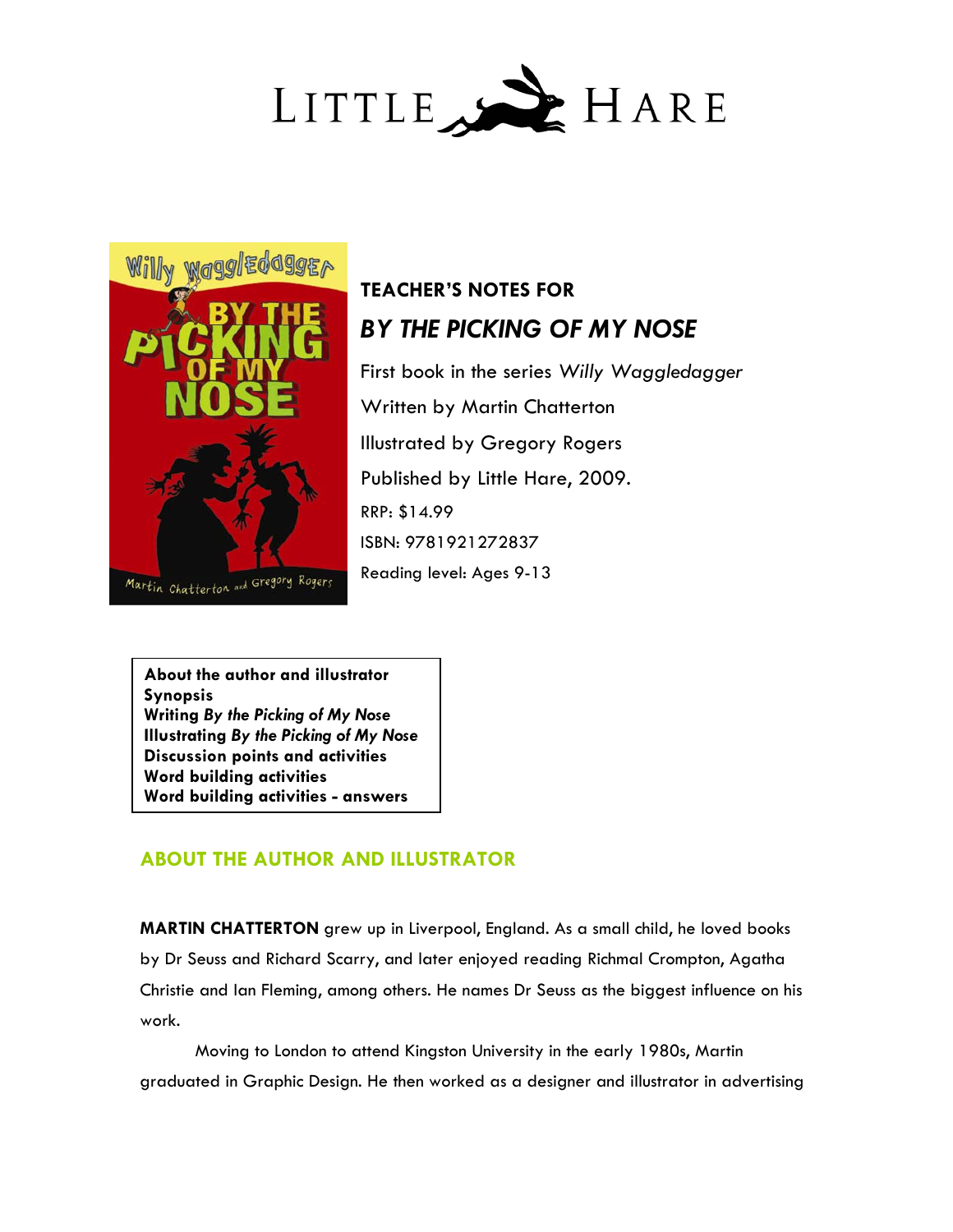and publishing. He has taught graphic design to university students and formed a design company. After living and working in the USA, he now lives in northern NSW with his wife (also a designer and illustrator) and two children.

Martin has illustrated more than a hundred fiction and non-fiction titles written by authors such as Anthony Horowitz, Michael Rosen, Tony Bradman and Geoffrey McSkimming. In the late 1980s he began to write his own books for children. He has now written and illustrated more than twenty of his own titles. His recent books include *The Brain Finds a Leg* (shortlisted for the NSW Premier's Awards in 2008) and *The Brain Full of Holes*.

To find out more about Martin and his books, go to: **www.worldofchatterton.com**

**GREGORY ROGERS** has loved art and drawing from an early age. He studied fine art at the Queensland College of Art. He worked in the public service for a number of years as a graphic designer in media and public relations and became a freelance illustrator in 1987.

His first major commissions in the world of books were covers for young adult novels for UQP. He has since created many covers, and illustrated novels and picture books for authors such as Gary Crew, Margaret Wild, Libby Hathorn and Victor Kelleher. In 1995 he won the British Kate Greenaway award for his illustrations for Libby Hathorn's *Way Home*. To date, Gregory has illustrated more than forty picture books alone.

In 2004 for the first time Gregory illustrated one of his own stories, *The Boy, the Bear, the Baron, the Bard*. It was shortlisted for the Children's Book Council of Australia's book awards in 2005, and in the same year was chosen by the *New York Times* as one of the best ten illustrated children's picture books. Two companions to this book, *Midsummer Knight* and *The Hero of Little Street*, have also been released.

Gregory loves music, and is a collector of 'treasures, those odd and unusual objects that I can stare at and study if I need a distraction.' Books are part of this collection. His 'favourite of all time' is *A Day on the Avenue* by Robert Roennfeldt (1984).

#### **SYNOPSIS** *BY THE PICKING OF MY NOSE*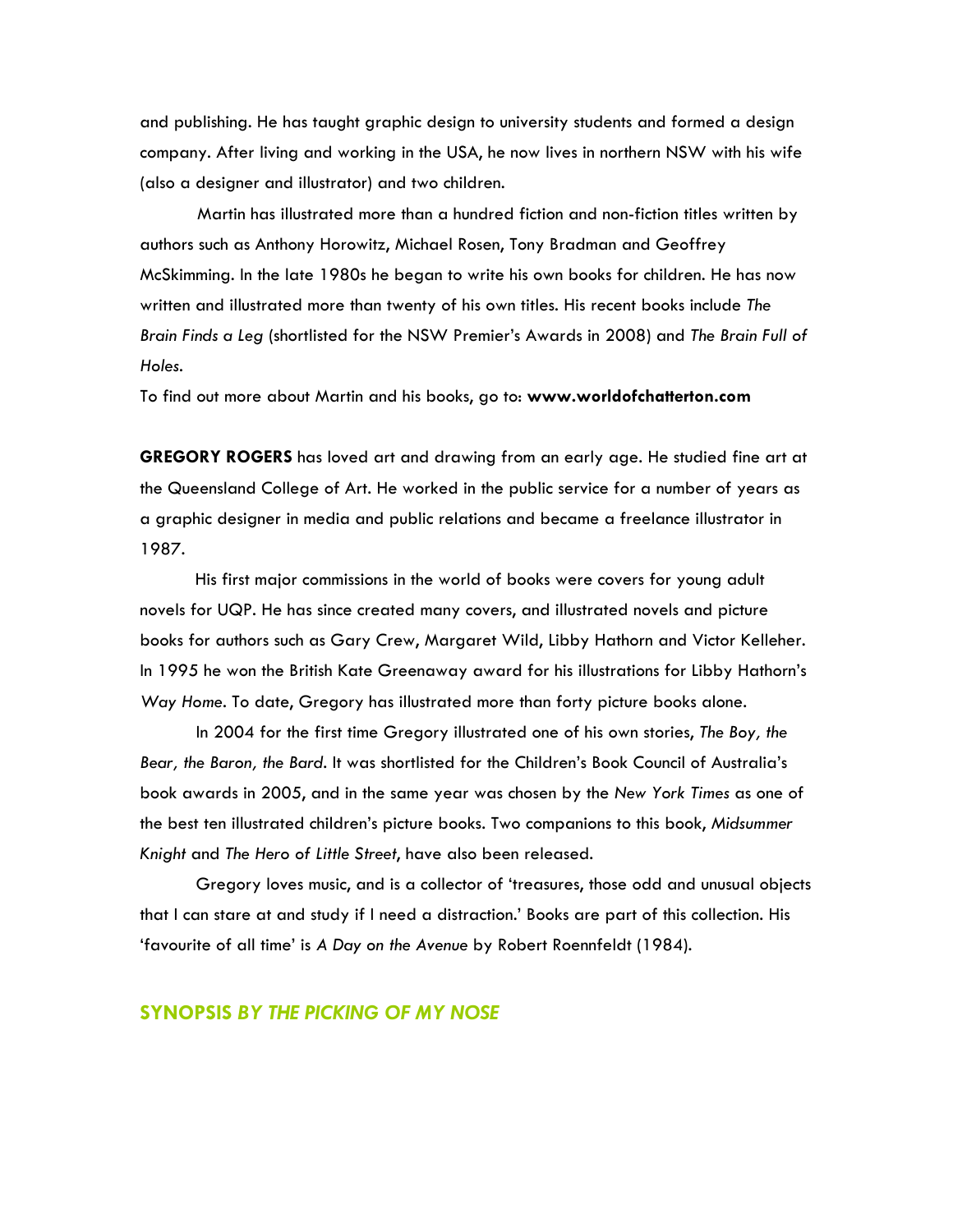Young Willy Shakespeare just has to see his favourite act, the Black Skulls. He disobeys his father and the orders of Sir Victor Vile and sneaks into the theatre. When one of Sir Victor's men spots him in the crowd, chaos breaks out. Luckily Yorick, a stagehand, hides Willy.

When things quieten down, Willy hears strange voices. Going into the backstage kitchen to investigate, he finds the Hag sisters with actor Minty Macvelli. The Hags can make predictions by reading boogers. Minty's booger reveals he will become a lead player in the theatre troupe. He thinks Willy is a good luck charm and invites him to join the troupe. So Willy does, disguised as a girl to evade his pursuers. The Queen, meanwhile, loves the chaotic show and demands the Black Skulls perform for her at Sir Victor's, where she is staying.

The first rehearsal at Sir Victor's is sabotaged and the lead actor, Olly Thesp, is covered in kitchen slops. Suspecting Minty, Willy follows him into the garden. When Sir Victor arrives, Minty hastily climbs into an urn and Willy climbs a tree. They see Sir Victor fuss over a blue rose, named Ermintrude, that he plans to give to the Queen. Once Sir Victor leaves, Minty emerges and snips the rose from the bush. He gives the rose to an unsuspecting Olly to wear in the dress rehearsal. Then he lures Sir Victor to the rehearsal, saying the boy who escaped from Stratford Theatre will be there.

Willy is unable to warn Olly. When the actor wears the rose on stage, a furious Sir Victor locks him up and demands the troupe hand over the boy after the performance. Minty steps in as lead actor and Willy picks up the discarded rose.

Willy hatches a plan to trap traitorous Minty. During the play, when Minty calls for a ghost to appear, Willy descends in a blue rose costume, pretending to be the ghost of Ermintrude. Terrified, Minty confesses. Sir Victor dashes from the audience and attacks him.

The Queen is amused by all the carry on. Yorick saves the day, making Sir Victor look good by saying the lord planned everything. Willy tops it off by presenting her with Ermintrude. Delighted, the Queen asks the Black Skulls to perform at her palace. To comply with her wishes, Sir Victor has to release Olly and Minty.

Unfortunately Willy's parents turn up and take him home. But using tricks he's learned in the theatre, he gives them the slip and joins the Black Skulls on the road.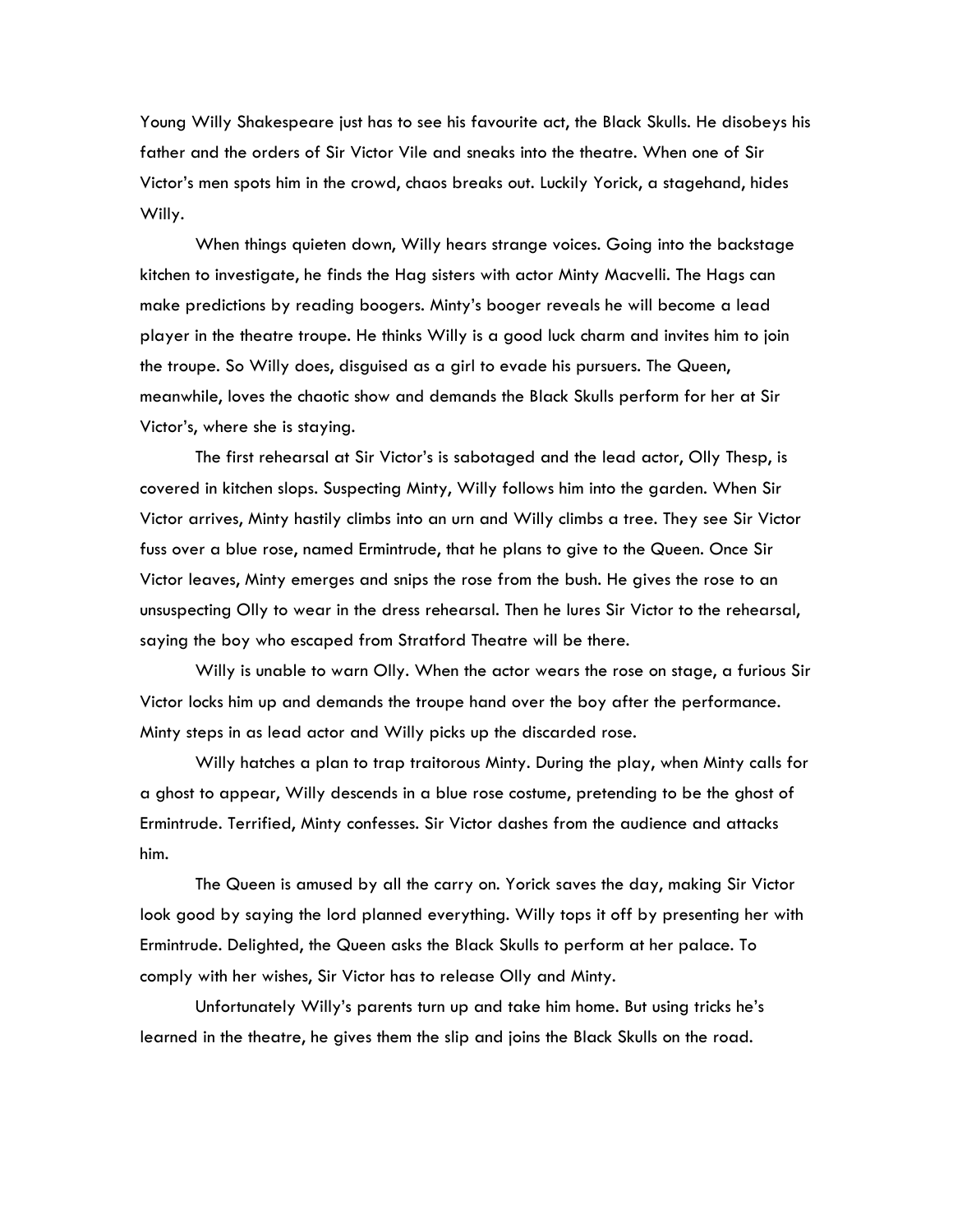#### **WRITING** *BY THE PICKING OF MY NOSE*

Martin Chatterton was searching for an idea to use in writing a book with a historical flavour. He's always been struck by the fact that we usually think of William Shakespeare as an adult and don't know much about him as a boy in Stratford. He thinks that a young Willy must have loved the travelling theatre troupes that passed through Stratford, which for him 'would have been like rock bands coming to town.' *By the Picking of My Nose* grew from these ideas.

Martin conducted research into life in Elizabethan times, and specifically into Shakespeare's life. He has visited Stratford and Shakespeare's house, which helped him get a feel for the times and the place. However, he also wanted to give the books a contemporary flavour, so young readers could relate to the story, and he didn't want to become too bogged down by Shakespearean scholarship. By including references to modern life, such as rock bands, Martin hopes to help young readers have an understanding of how a young Shakespeare might have felt about theatre troupes.

The language Martin used in his story reflects this mix of Elizabethan and modern concerns. Elizabethan words, such as 'privy', 'arise', 'vittles', 'groat', 'beseech' and 'aplenty', are used alongside words we used today, such as 'boogers', 'digs', 'gofer', 'gig', 'stalker' and 'trampoline'. There is also a decidedly modern, rock'n'roll feel in the book, in Olly's performance in Stratford, for instance (pp9–11) and in a reference to 'Elizabethan Idol' (p115).

There are humorous elements in the story on many levels. Many of the similes used are plays on common sayings, giving them a fresh, funny twist. For example, at Stratford Theatre, the Black Skulls sell beards to boys, who are not supposed to attended performances, and the beards are said to be 'selling like hot cakes and cakes like hot beards' (p57). Similarly, when Willy suggests that Minty stand in for Olly, Minty is described as 'looking like a cat who'd found a sneaky way into a creamery.'

Elizabethan eating habits, which were rather different to our own, are used to full comic advantage in *By the Picking of My Nose.* The Hag sisters put all sorts of disgusting sounding ingredients into their stew (p33), which don't kill Minty and Willy's appetites at all. Willy also eats larks' tongues at the theatre, and the audiences come armed with an assortment of rotten vegetables in case they don't like the performance.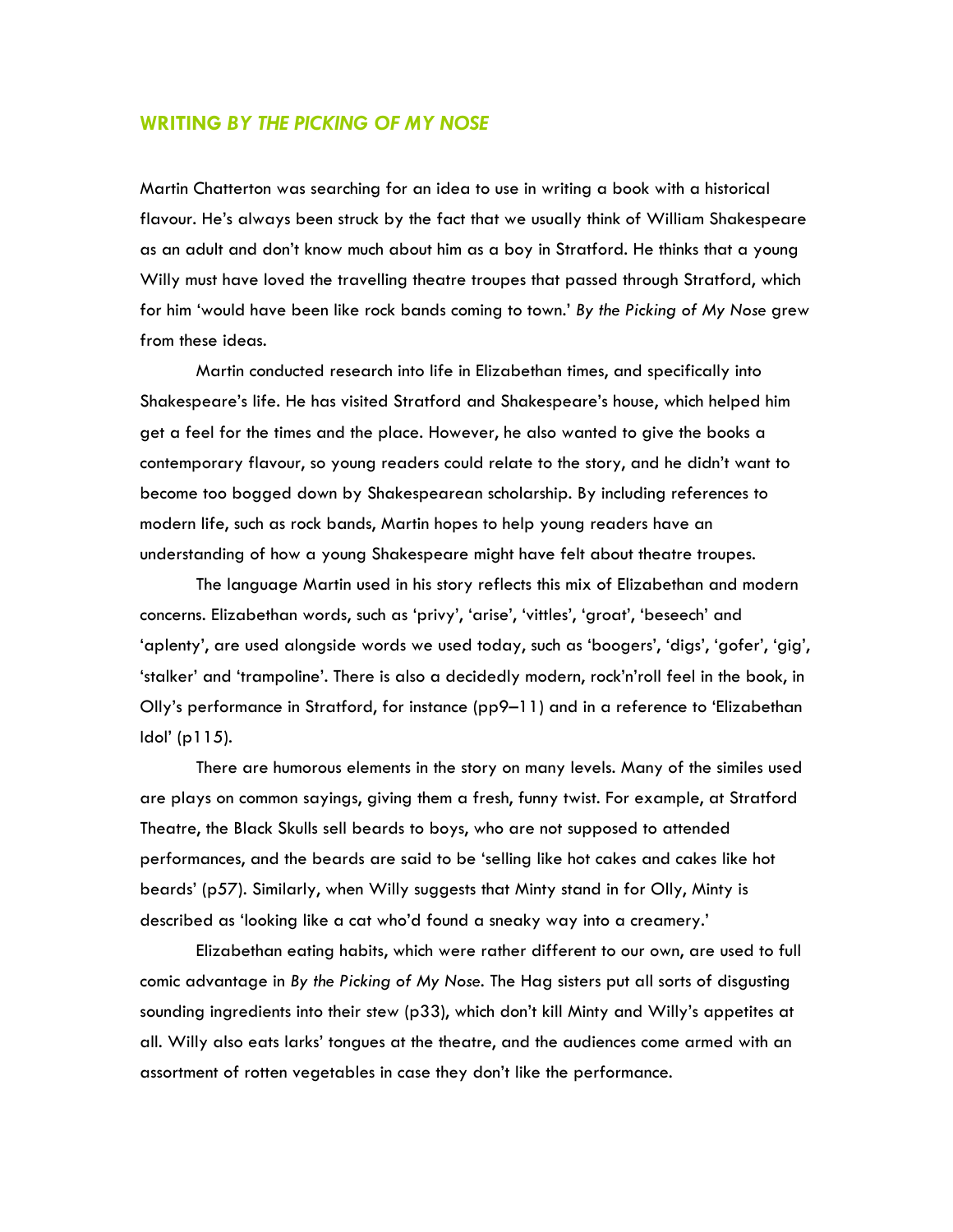Martin says he loves writing dialogue, and in this book he particularly enjoyed using Shakespearean inspired insults. These included 'you ridiculous, tartan turnip-muncher' (p91) and 'you pestilential, plant-plucking peasant' (p166). He also makes much use of differences in language between characters who come from different places and classes. Yorick, for instance, says words like 'perfek' and 'anyfink', which show he is of the lower classes, although he makes a good job of 'talking posh' when he has to (p168). The upper class characters, with their ridiculously long names, speak in an entirely different way, using phrases such as 'tally-ho', 'This is ripping', and 'Let one rock' (p135), which make them sound silly and pompous, frequently matching their behaviour.

Martin says that he deliberately made fun of the Elizabethan upper class because reading about Shakespeare, he was quite annoyed at claims by some scholars that 'Shakespeare couldn't have written his plays because he was too "common". I hate this idea that you are straitjacketed by your birth. The class system is alive and well in England, where I am from, and I find it completely hateful.' Indeed, in this book, Willy breaks away completely from his expected destiny, which is to follow his father into the tanning business, and follows his passion, the theatre.

Of course, Martin also references Shakespeare's plays in *By the Picking of My Nose*. It is based loosely on *Macbeth* and plays with some of the more famous lines. The most prominent is the line 'By the picking of your nose,' she murmured, 'something wicked this way goes.' (p41) This is a play on a line from *Macbeth* in which the second witch's says 'By the pricking of my thumbs,/ Something wicked this way comes.' (Act IV, Scene 1, lines 44–45) The ingredients for their stew (p31) come from the same scene. Similarly, when Sir Victor is speaking to his gardener (p91) he uses the line 'Go on, get out, damned spots! Out, I say!', which is very close to Lady Macbeth's famous mad-scene line, 'Out, damned spot!, out I say!' (Act V, Scene 1, line 31).

The major plot points in *By the Picking of My Nose* are taken from Shakespeare's *Macbeth*, neatly turning a tragic tale into a comic one. At the beginning of the story one of the minor members of the Black Skulls, Minty, is considered well beneath the lead player, Olly Thesp, as Macbeth is beneath King Duncan. Then the three Hag sisters make two predictions. First they predict that Minty will be the lead player, as the Witches in *Macbeth* predict Macbeth will be king. Second, they predict that Yorick will discover one of the greatest theatrical talents of all time, as the Witches in *Macbeth* predict that Banquo will father kings. Minty then begins to act on his jealousy of the lead player, Olly, leading him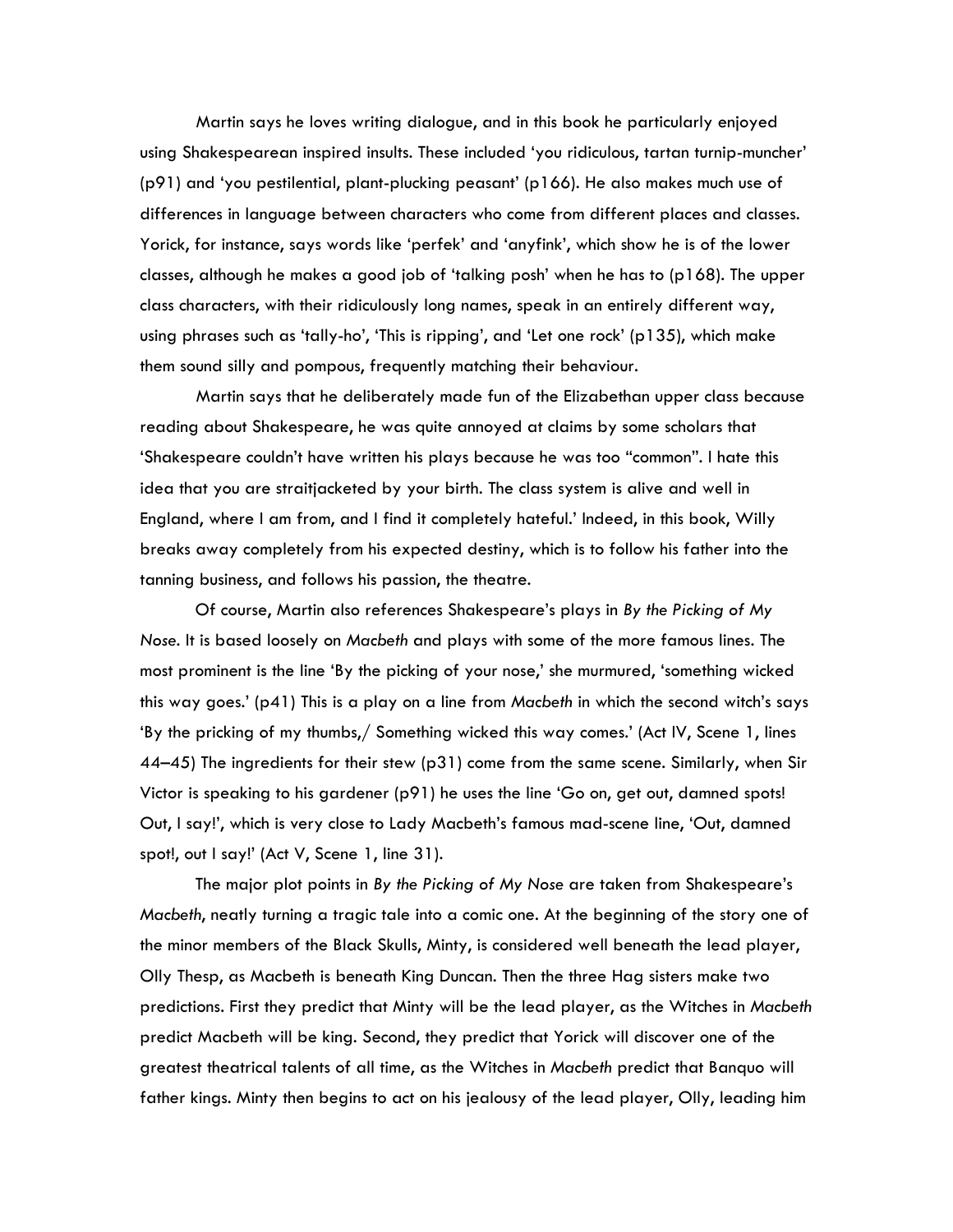into a trap. Olly is taken away and removed from his position in the theatre. This is similar to the betrayal and murder of King Duncan by Macbeth. When Minty doesn't want to go back on the stage after his disastrous attempt at singing, he is convinced by another prediction by the Hags: that he will be the lead actor until 'flowers talk'. This parallels the prediction in *Macbeth* made by the apparition raised by the witches that Macbeth will not be defeated until Birnam Wood walks against him. Finally when Willy acts as the ghost of Ermintrude, Minty is prompted by fear to confess his crimes against Olly, as the ghost of Banquo causes Macbeth to panic.

Martin doesn't think it is important that some of his young readers won't know much about William Shakespeare and his plays. 'The books are about Willy Waggledagger. I don't make a big deal about him eventually becoming a famous writer.' Having said this, Martin does, however, hope that the book might kindle an interest in Shakespeare. The story is really a reminder that 'when things happened in the past, for the people of that time, they were happening *now*.' Having read about Shakespeare as a young boy in a funny story, perhaps when today's young readers are exposed to him later they will be more likely to tune in and discover the genius of the Bard.

This is the first book Martin has written that someone else has illustrated. He says that although it is rather strange not to do the illustrations, he thinks Gregory Rogers' drawings are great: 'they are great fun. He clearly has a feel for the time and I think he's really caught the mood of the book.'

#### **ILLUSTRATING** *BY THE PICKING OF MY NOSE*

Gregory Rogers has always been 'fascinated by everything Elizabethan: the clothes, the music, the dancing, the food…' His book *The Boy, the Bear, the Baron, the Bard* and its companion books are set in this time. He finds 'the background to Shakespeare's life and the intrigues that surround him are a big part of his attraction to illustrating the Willy Waggledagger series. He found Martin's story 'funny and irreverent with strong, interesting characters.'

When Gregory is given a manuscript, sometimes the scenes he is to illustrate are chosen already. When he chooses for himself, he looks for those scenes that stand out as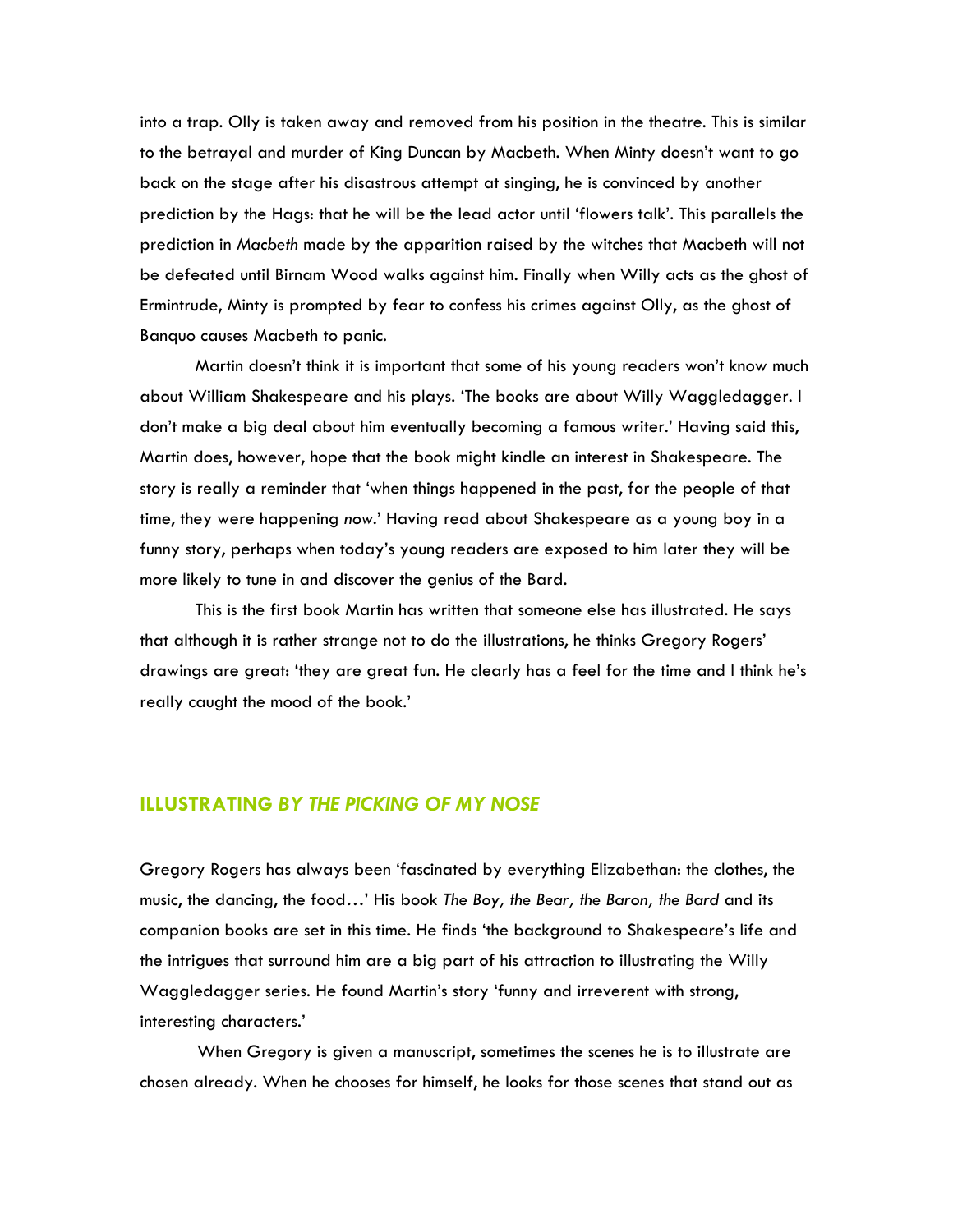being the most 'visual' as he reads. The story of *By the Picking of My Nose* gave him plenty of opportunity to choose active, humorous scenes to illustrate.

Having done a lot of visual research for his own books set in Elizabethan England, Gregory already had a great understanding of the clothes and hairstyles that he could use in *By the Picking of My Nose*. The ruffled collars, puffy pantaloons, caps and capes all belong to the times. Of course there are some additions necessitated by Martin's story – Minty's platform boots (p102), the blocks Willy walks on (p1), and the rose costume he invents (p161).

The scenery and backgrounds, too, are firmly of Elizabethan times. On p102, the chair on which Olly's mirror is propped has a rush-woven seat. Sir Victor's walled garden (p87) with its hedges and trees trained against the walls, were in fashion at the time. Sir Victor's home (p67, p87) has the distinctive visible beams of Tudor buildings.

For Gregory, it was important that his illustrations enhance and pick up on the humour in Martin's text. He says that 'Visual humour is very theatrical, stagy and exaggerated, a bit like a cheesy melodrama.' Creating the look of the characters is a big part of tapping into that humour. Each character is an individual and must be instantly recognisable. Gregory has created three delightfully horrid hags, a hip looking Olly, a malevolent looking Minimac, and Yorick has a most impressive bush of hair on his head and face. Gregory found re-inventing Shakespeare a challenge, but says that it was a lot of fun to draw him as a child. It took Gregory a lot of trial drawings to get some of the characters looking just how he wanted them. As with most of his illustrating work, he started with 'a first impression and let the character evolve and develop as I worked through the text. The characters grow as you get to know them.'

Much like actors on a stage, these characters have to be arranged so they are interacting in ridiculous ways. For example, on p102 where Ollie Thesp wears the rose that Minty has just given him, Olly, looking in the mirror, appears pleased, Minty and Minimac behind him look wickedly delighted and Willy, peering over the curtain, looks surprised and alarmed. What is happening and the relationship between the characters is made very clear by their facial expressions and gestures, and the humour is highlighted by the exaggeration of these features.

The illustrations in *By the Picking of My Nose* were made with pen and ink for the line work, with texture added using an ink half-tone wash and black coloured pencil. Watercolour is used on the covers. Gregory says that for him what is special about line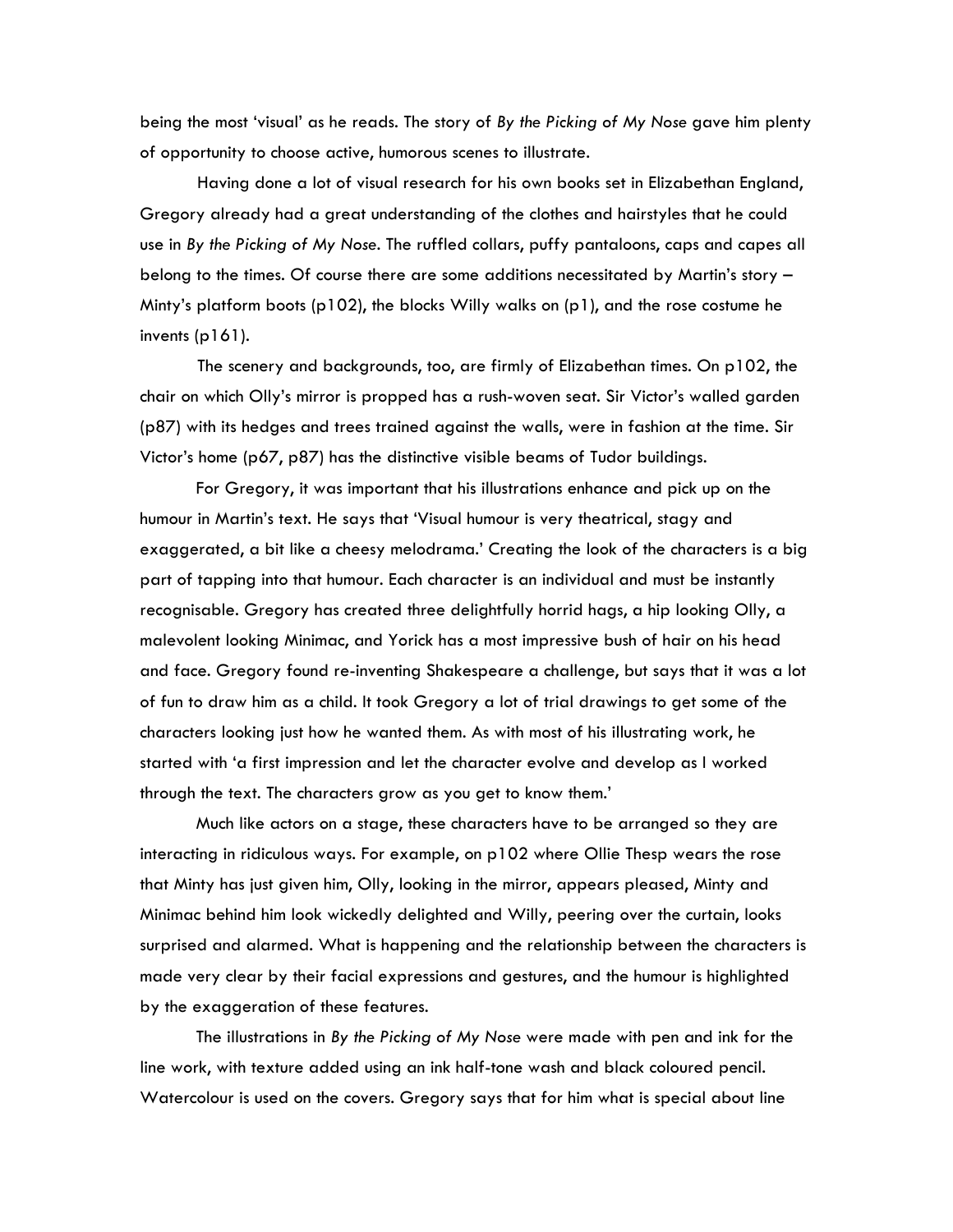drawings is also what makes it difficult: 'Keeping the drawings looking fresh, alive and spontaneous, being able to describe a lot with very little, and making things look solid and three-dimensional with the use of only lines.' He believes that illustrations 'add life and another dimension to reading enjoyment, and not just in books for kids.'

#### **DISCUSSION POINTS AND ACTIVITIES**

- 1. If the story is being read to the class, have them tell you the main thing that happens in each chapter as it is read. Using this information create a plot summary on the board.
- 2. At the start of the story, Willy sneaks off to go to the theatre, despite the fact that he could get into trouble. Why does he do this?
- 3. Willy is expected to work in his father's tannery and glove-making workshop when he grows up. Does he want to do this? What would he rather do? What happens at the end of the story?
- 4. Willy doesn't have much power he's new to the Black Skulls, he is only a boy, and he is only the son of a tanner. Neither does Yorick – he is only a stagehand in a theatre troupe. How do Willy and Yorick make their voices heard and influence what happens?
- 5. What happens when Minty hears the prediction of his future? How does he try to change his future? Should he have done so, or might the prediction have come true anyway? What is different about Willy and Yorick's attitude to the predictions?
- 6. *By the Picking of My Nose* is a funny story but it comes from a very serious and sinister play, *Macbeth*, about a man who becomes king by murdering another king. Discuss the major plot points in *Macbeth* that Martin Chatterton has used and how he has turned them into a funny story.
- 7. Willy Waggledagger's story is set in Elizabethan times. How does the author make the setting of his story seem authentic? Talk about the words he uses, his descriptions and the objects he includes in the story.
- 8. How do Gregory Rogers' illustrations add to this feeling of authenticity? Pick out the things that are different in the illustrations to the world we live in.
- 9. As they read, have students pick out the words they are not familiar with. Look up dictionaries and find out what they mean. As some words may not be in children's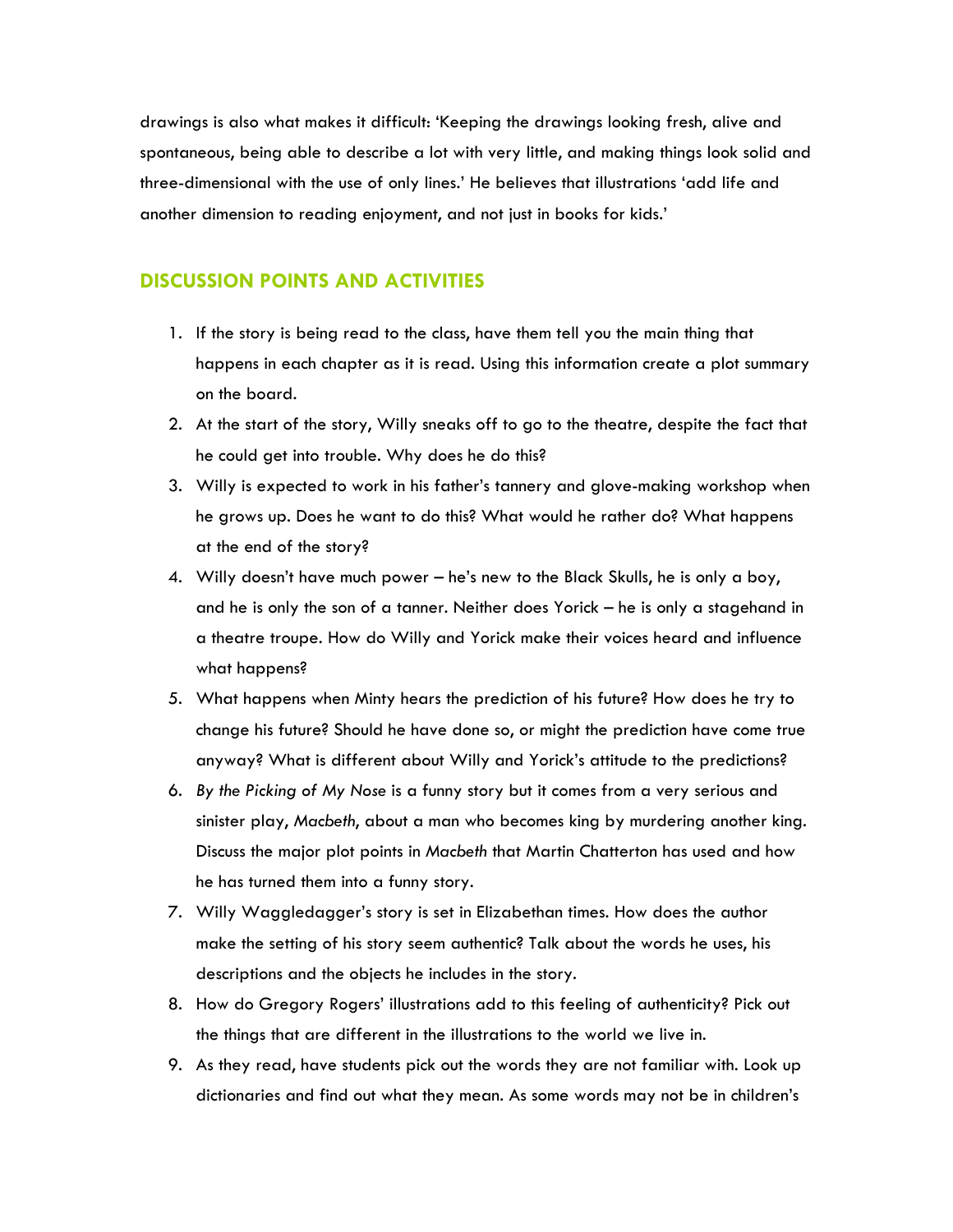dictionaries, the Internet can be used by typing in the word and then the word 'definition' after it.

- 10. Have students choose a modern word, such as 'gig', or a phrase, such as 'inside job', and write a definition that would be familiar to an Elizabethan reader. Illustrate each of the definitions. Collect the definitions together into a class dictionary for 'Ye Olden Times Readers.'
- 11. There are lots of funny names in *By the Picking of My Nose*. Discuss where some of them come from and how they tell us something about the character. Start with these names: Willy Waggledagger (this is an old name for Shakespeare that plays on his name), Sir Victor Vile, Minty Macvelli, Minimac, Yorick, the Hags, the Codpieces, McDivot, Oliver Thesp and Lord Loudtrouser. Students can have fun making up names, then drawing their characters and writing made up facts about them, such as their age, favourite food, job and hobbies.
- 12. A simile is when one thing is compared to another to make the description more vivid. Martin Chatterton gives some old sayings a new twist. Have students identify some of these as they read. They can use sayings they know to make up funny new ones.
- 13. Students can find out more about Elizabethan times by choosing one of these areas to research: the life of William Shakespeare, the life of Queen Elizabeth the first, the Elizabethan theatre, Elizabethan clothing, Elizabethan food.
- 14. Make up a recipe for the Hag sisters to cook. Draw a picture of the food on a plate. These can be gathered into a class Hags' Cookbook.
- 15. Choose a scene in the story that the illustrator didn't draw and make your own illustration. You can look at his drawings to see how you might dress your characters.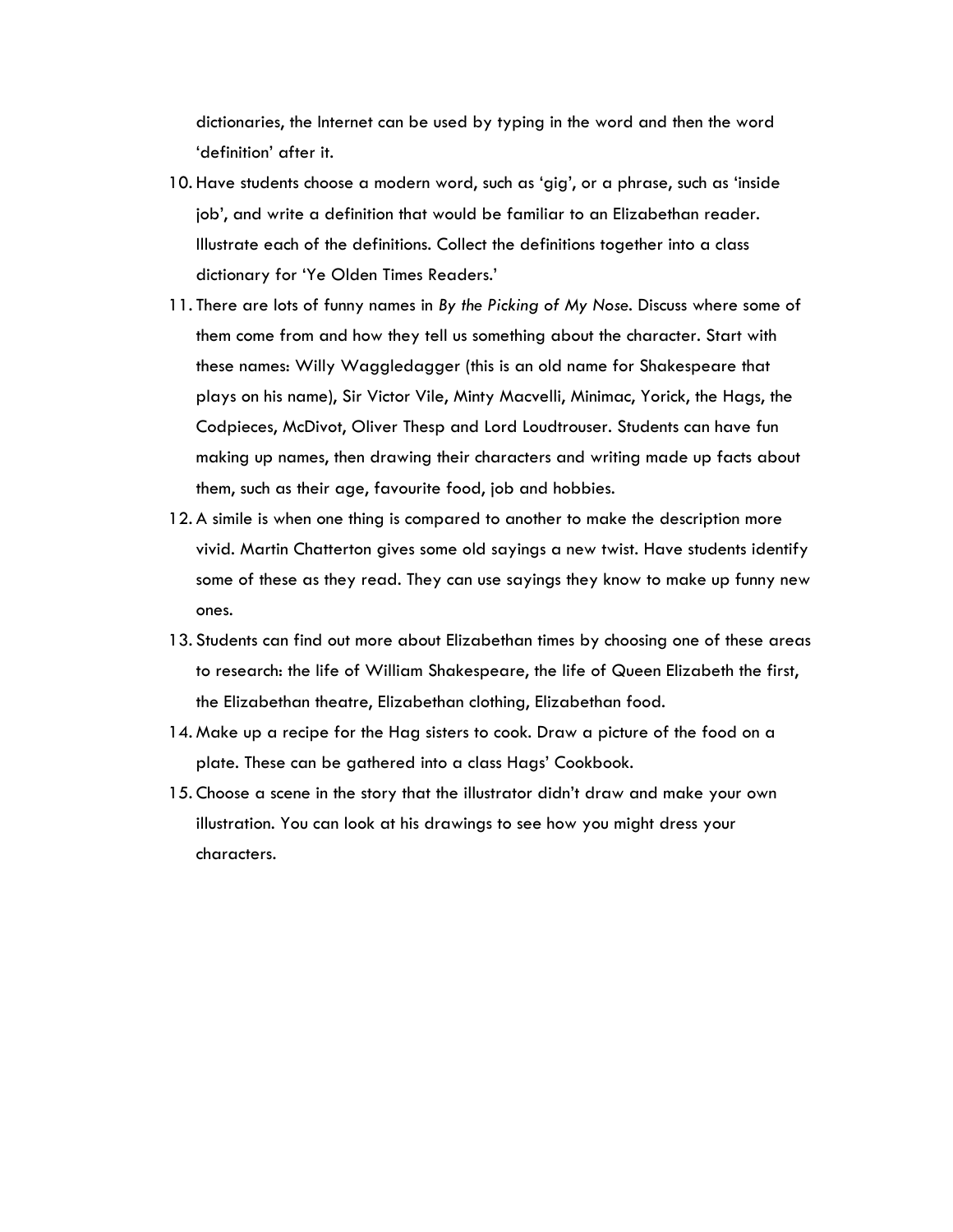## **WORD BUILDING ACTIVITIES**

1 See if you know what these words from the story mean. Draw a line from each word to its definition.

| mangel-wurzel | a long shirt with no sleeves                                                                                          |
|---------------|-----------------------------------------------------------------------------------------------------------------------|
| tannery       | a person who speaks without moving their lips and<br>makes it seem as though something or someone else<br>is speaking |
| tunic         | a building where animal skins are made into leather                                                                   |
| troupe        | shrunken and wrinkled because of age                                                                                  |
| ventriloquist | something that makes sound louder                                                                                     |
| wizened       | sly, clever and sneaky                                                                                                |
| cunning       | a group of actors                                                                                                     |
| amplifier     | a vegetable like a beetroot with edible leaves                                                                        |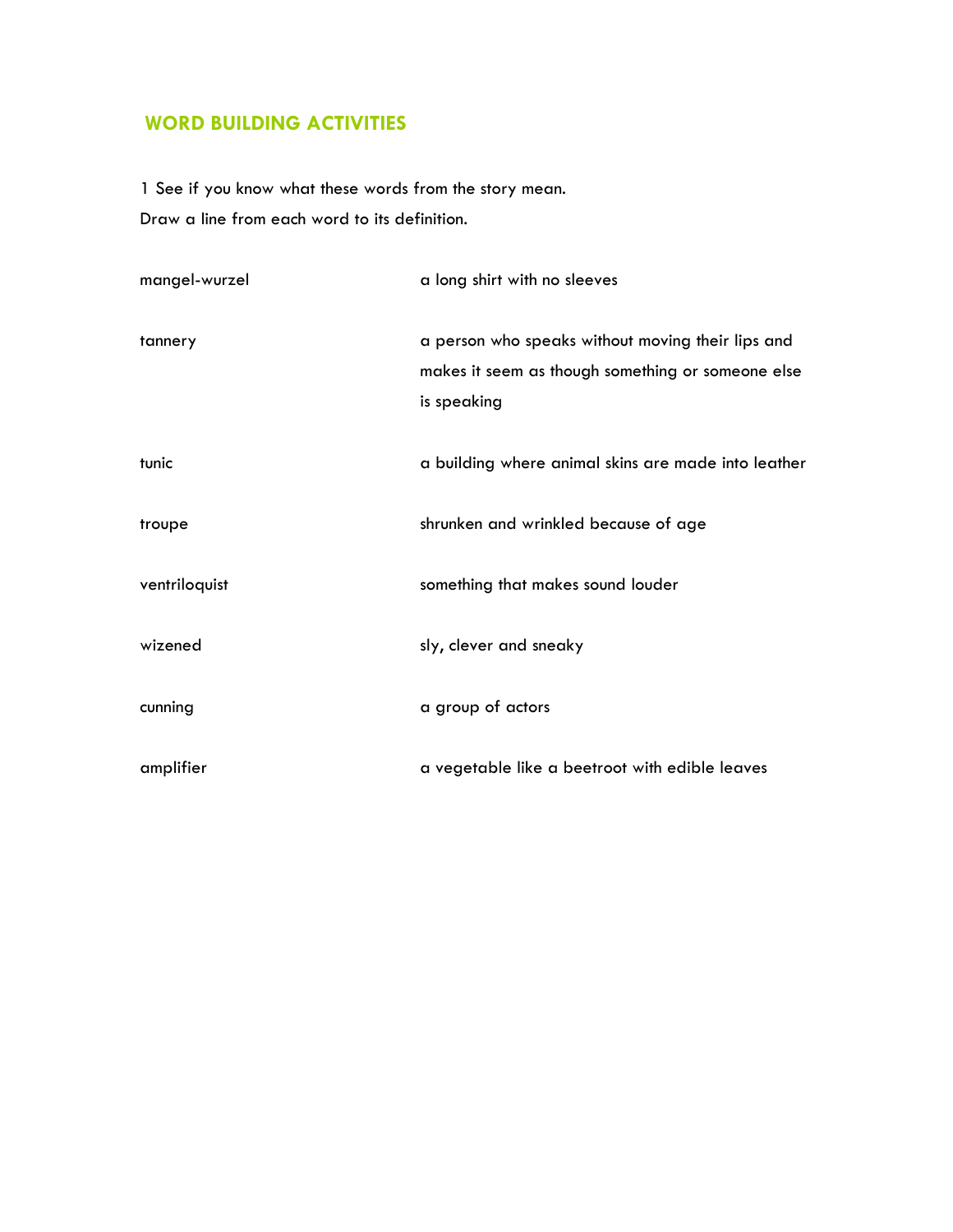2 The English language has changed a lot over time. Words once used are no longer in use and new words are made up all the time. Draw a line between the words from the book that were used in Elizabethan times and their modern SYNONYMNS (words that mean the same thing).

| Elizabethan times | Today   |
|-------------------|---------|
| privy             | servant |
| whelp             | girl    |
| hides             | pup     |
| varlet            | skins   |
| maid              | toilet  |
| twain             | two     |

3 An ANTONYM is a word that means the opposite of another word. Choose the antonyms for these words from the story. Look up the page reference to see where the word is used. Read the page to give you clues about what it means.

(a) innocently (used on p4) O angrily O guiltily O joyfully

(b) wrinkled (used on p32) O smooth O peppery O lined

(c) genteel (used on p135)

O handsome O spotty O rude

(d) terrified (used on p158) O realised O unafraid O hungry

(e) tongue-tied (used on p174)

O talkative O speechless O roped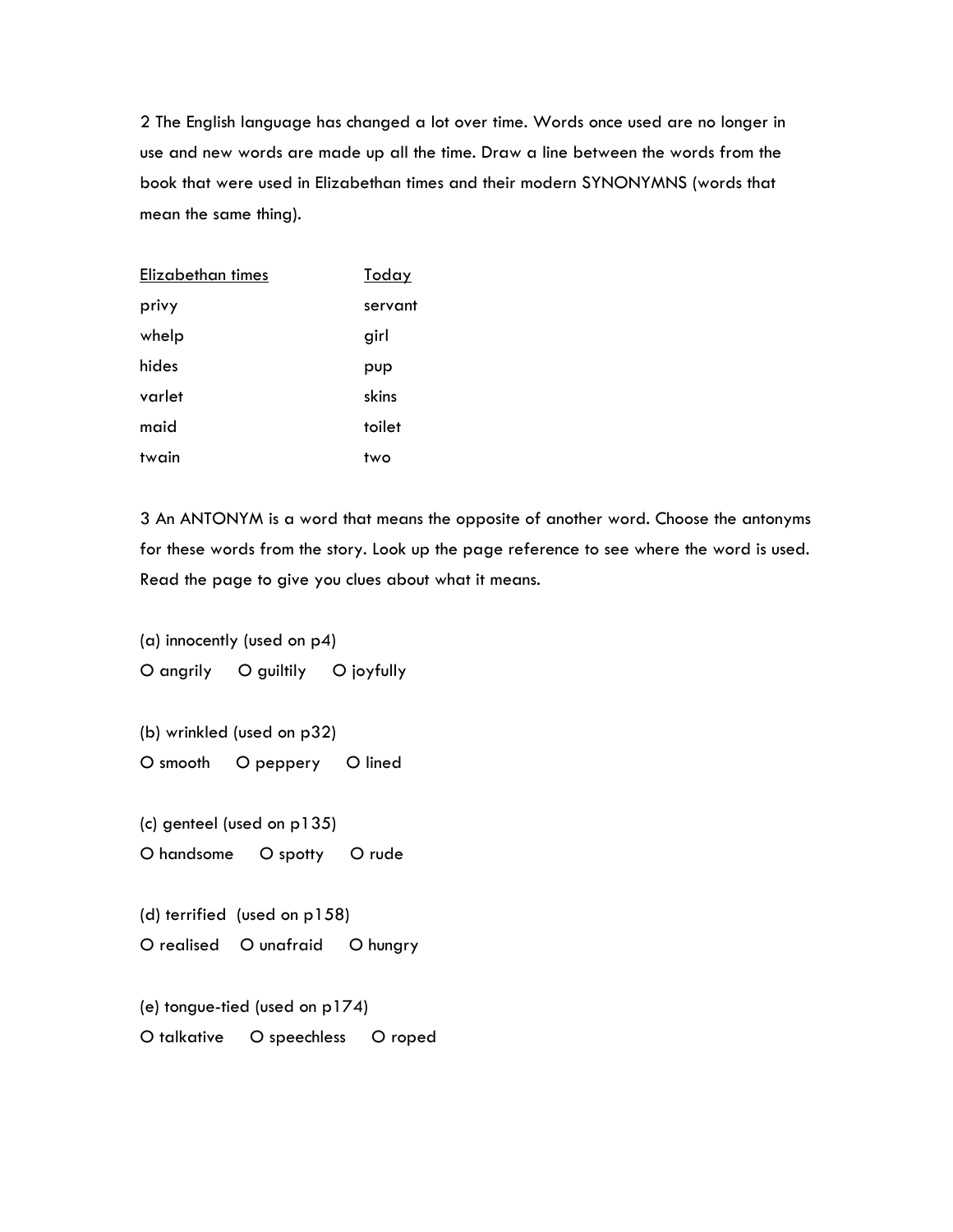### **WORD BUILDING ACTIVITIES - ANSWERS**